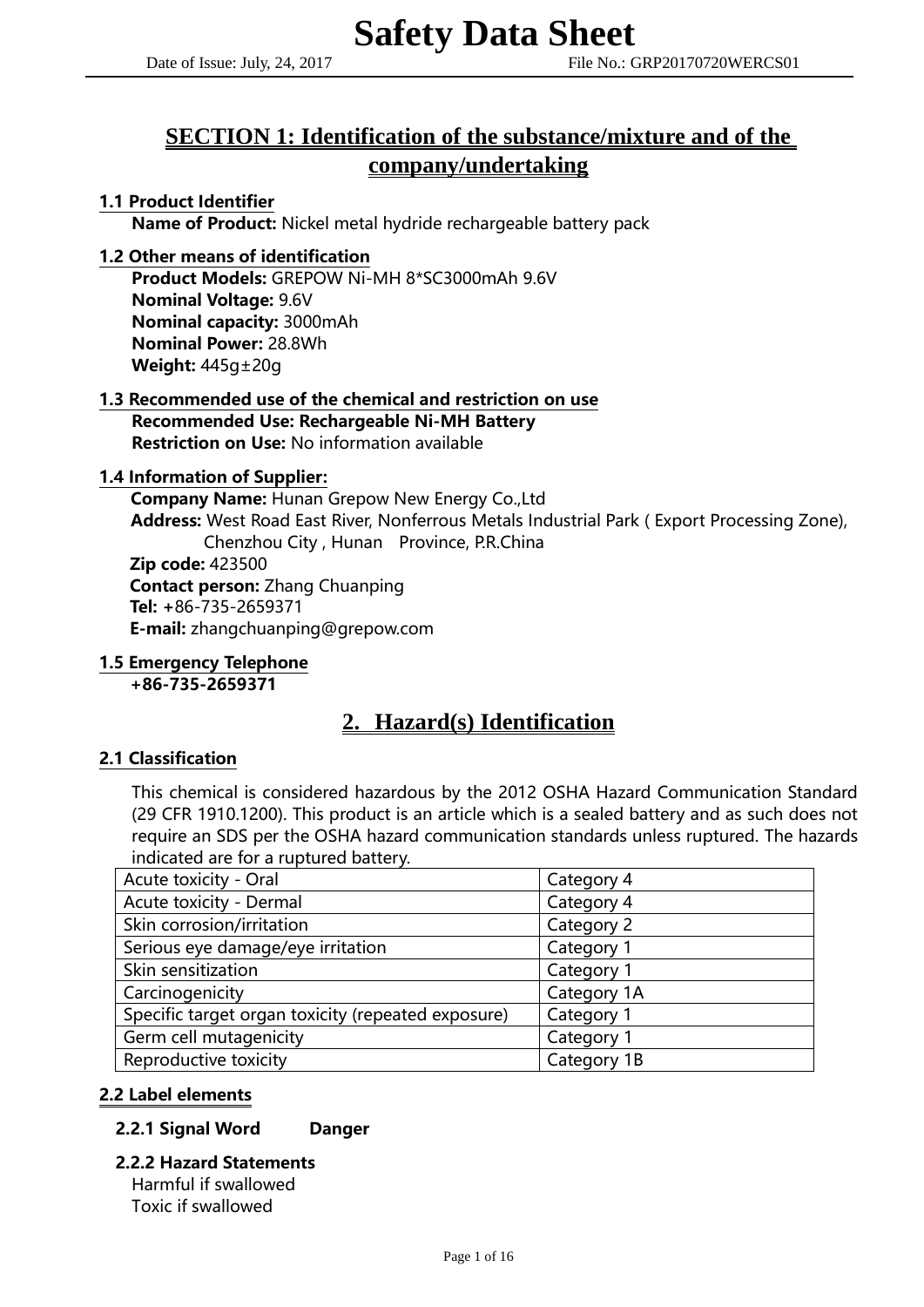Causes skin irritation Causes serious eye damage Suspected of causing cancer Causes damage to organs through prolonged or repeated exposure

# 2.2.3 Symbol



This product is an article which contains a chemical substance. Safety information is given for exposure to the article as solid. Intended use of the product should not result in exposure to the chemical substance. This is a battery. In case of rupture: the above hazards exist.

# 2.3 Precautionary Statements

# 2.3.1 Precautionary Statements – Prevention

Obtain special instructions before use. Do not handle until all safety precautions have been read and understood. Use personal protective equipment as required. Wash face, hands and any exposed skin thoroughly after handling. Contaminated work clothing should not be allowed out of the workplace. Keep away from flames and hot surface –no smoking. Do not breath dust/fume/gas/mist/vapors/spray. Do not eat, drink or smoke when using this product. Wear protective gloves

### 2.3.2 Precautionary Statements – Response

If exposed or connected: Get medical advice/attention. Specific treatment (see supplemental first aid/instruction on this label).

### Skin

If on skin: wash with plenty of soap and water. Take off contaminated clothing and water before reuse, if skin irritation or rash occurs: get medical advice/attention if feel unwell.

### Eye

 If in eyes: Rinse cautiously with water for several minutes, remove contact lenses, if present and easy to do, Continue rinsing. Call a poison center or doctor/physician.

### Inhalation

If inhalation: if breathing is difficult, remove victim to fresh air and keep at rest in a position comfortable for breathing. If experiencing respiratory symptoms: Call a poison center or doctor/physician.

### Ingestion

Immediate medical attention is required. Gently wipe or rinse the inside of the mouth with water. Give small amounts of water to drink. Do not induce vomiting. Never give anything by mouth to an unconscious person. Call a physician or Poison Control Centre immediately.

### 2.3.3 Precautionary Statements – Storage

Store locked up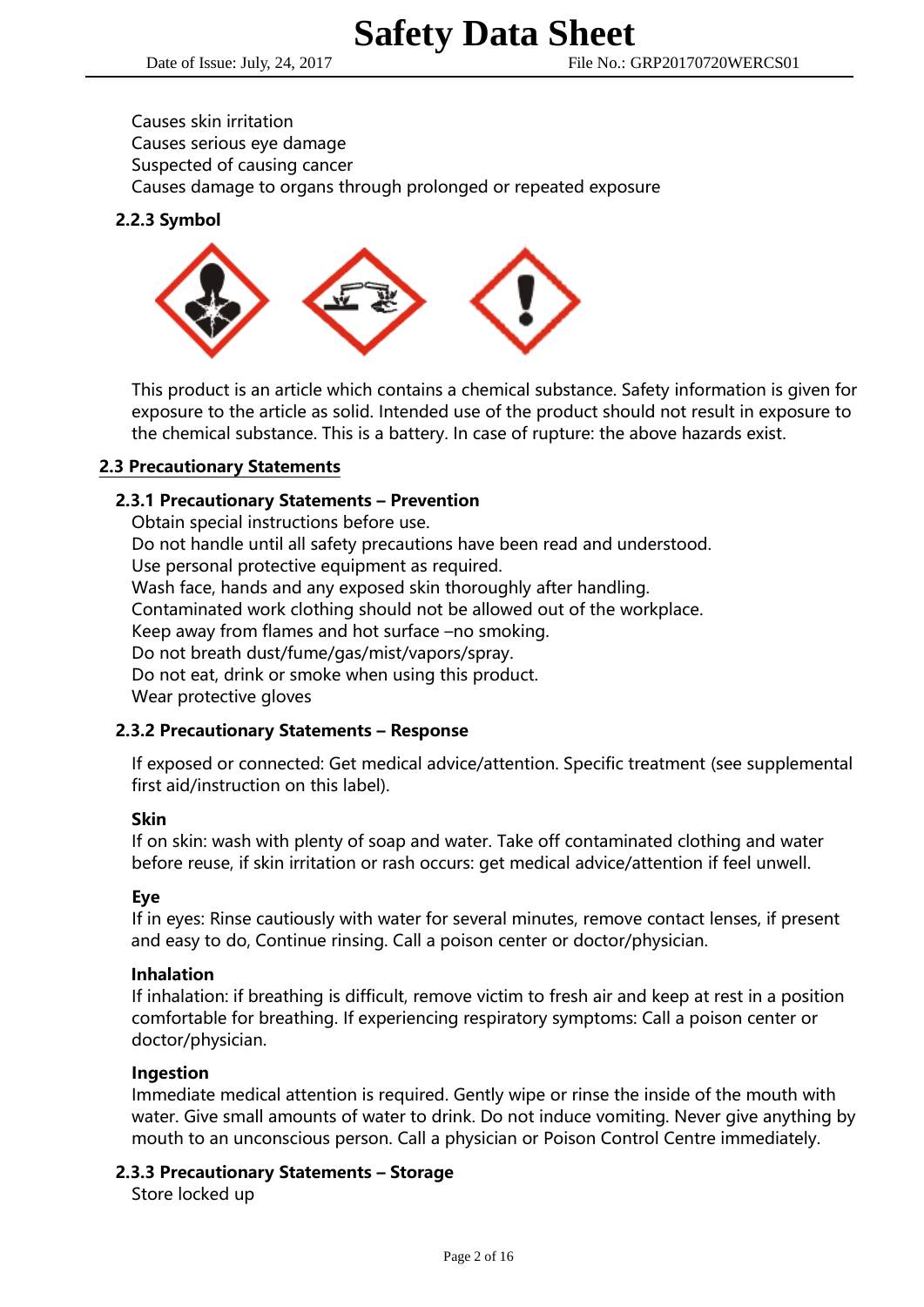## 2.3.4 Precautionary Statements – Disposal

Dispose of contents/container to an approved waste disposal plant.

# 2.4 Hazards not otherwise classified (HNOC)

Not applicable

## 2.5 Unknown Toxicity

13% of the mixture consists of ingredient(s) of unknown toxicity.

#### 2.6 Other information

Harmful to aquatic organisms, may cause long-term adverse effects in the aquatic environment.

### 2.7 Interactions with other chemicals

Use of alcoholic beverages may enhance toxic effect.

# **3. Composition/ Information on Ingredients**

| <b>Chemical Name</b>                                              | <b>Molecular formula</b> | CAS No.    | Weigh% |
|-------------------------------------------------------------------|--------------------------|------------|--------|
| NickeLous hydroxide                                               | Ni $(OH)_2$              | 12054-48-7 | 29.820 |
| Cobalt hydroxide                                                  | Co(OH) <sub>2</sub>      | 21041-93-0 | 1.924  |
| <b>Nickel</b>                                                     | Ni                       | 7440-02-0  | 28.797 |
| Lanthanum                                                         | La                       | 7439-91-0  | 10.858 |
| Cerium                                                            | Ce                       | 7440-45-1  | 1.551  |
| Aluminum                                                          | AI                       | 7429-90-5  | 0.659  |
| Poly<br>[imino(1,6-dioxo-1.6-hexanediyl)i<br>mino-1,6-hexanediyl】 | $(C_{12}H_{22}N_2O_2)_3$ | 32131-17-2 | 0.449  |
| Manganese                                                         | Mn                       | 7439-96-5  | 1.357  |
| Iron                                                              | Fe                       | 7439-89-6  | 14.568 |
| Potassium hydroxide                                               | <b>KOH</b>               | 1310-58-3  | 0.538  |
| Sodium hydroxide                                                  | <b>NaOH</b>              | 1310-73-2  | 2.160  |
| Lithium hydroxide momohydrdte                                     | LIOH H <sub>2</sub> O    | 1310-66-3  | 0.190  |
| Copper                                                            | Cu                       | 7440-50-8  | 4.955  |
| PolypropyLene                                                     | $(C_3H_6)n$              | 9003-07-0  | 1.957  |
| Polyethylene                                                      | $(C_2H_4)$ n             | 9002-88-4  | 0.217  |

# **4. First Aid Measures**

### 4.1 General Advice

Immediate medical attention is required. Show this safety data sheet to the doctor in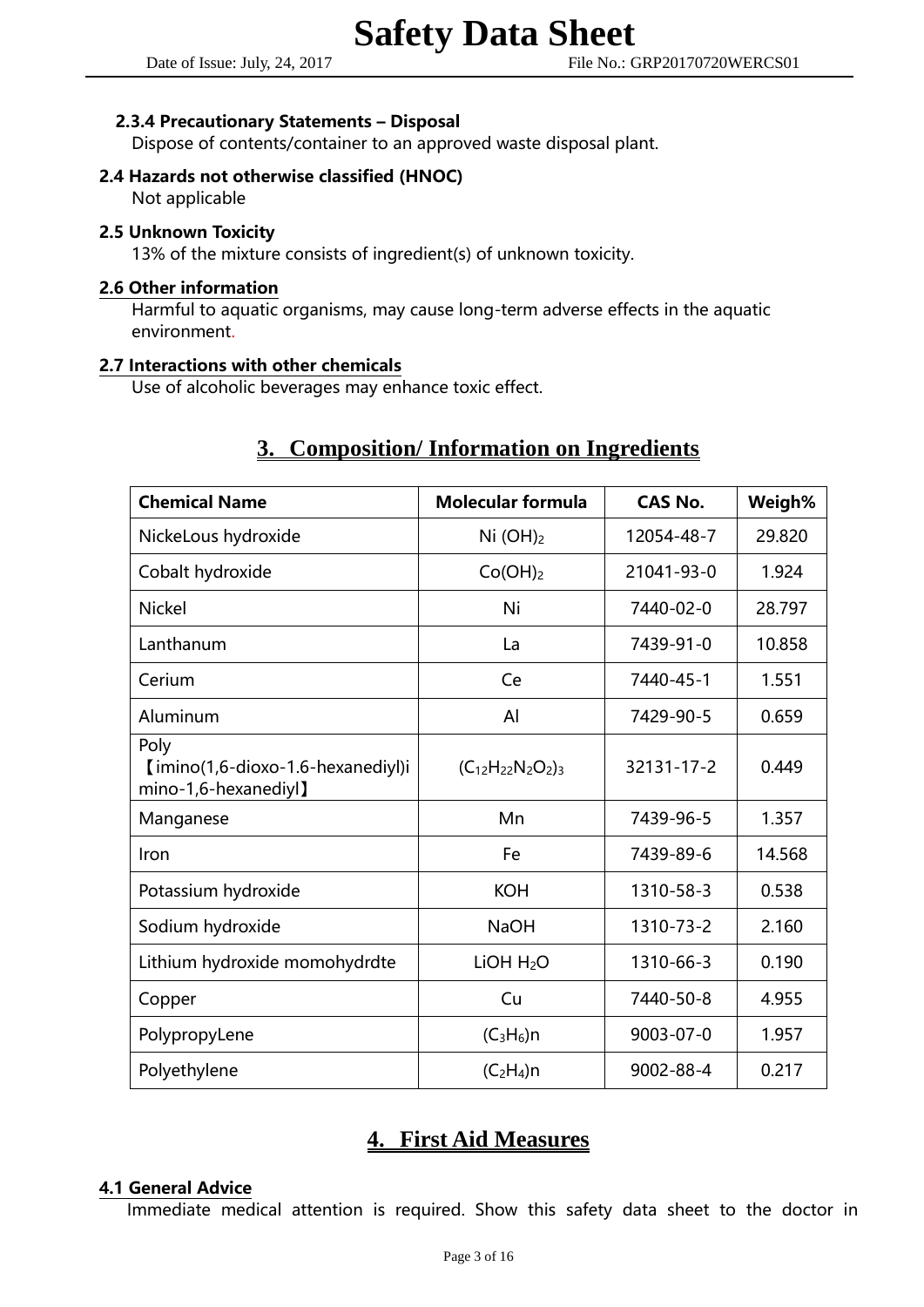attendance. IF exposed or concerned: Get medical advice/attention.

#### 4.1.1 Eye contact

Get immediate medical advice/attention. Rinse immediately with plenty of water, also under the eyelids, for at least 15 minutes. Remove contact lenses, if present and easy to do. Continue rinsing. Keep eye wide open while rinsing. Do not rub affected area.

## 4.1.2 Skin Contact

Immediate medical attention is required. Wash off immediately with plenty of water for at least 15 minutes. Remove and wash contaminated clothing before re-use. If skin irritation persists, call a physician.

# 4.1.3 Inhalation of Vented Gas

Immediate medical attention is required. Move to fresh air. If symptoms persist, call a physician.

#### 4.1.4 Ingestion

Immediate medical attention is required. Gently wipe or rinse the inside of the mouth with water. Give small amounts of water to drink. Do not induce vomiting. Never give anything by mouth to an unconscious person. Call a physician or Poison Control Centre immediately.

### 4.1.5 Self-protection of the first aider

Ensure that medical personnel are aware of the material(s) involved. Take precaution to protect themselves and prevent spread of contamination. Avoid contact with skin, eyes or clothing. Avoid direct contact with skin. Use barrier to give mouth-to-mouth resuscitation. Use personnel protective equipment as required. Wear personnel protective clothing (see section 8).

# 4.2 Most important symptoms and effects, both acute and delayed

Burning sensation. Itching. Rashes. Hives, Coughing.

#### 4.3 Indication of any immediate medical attention and special treatment needed

#### Notes to physician

Treat symptomatically.

# **5. Fire –Fighting Measures**

#### 5.1 Suitable Extinguishing Media

Dry powder, carbon dioxide (CO2), sand.

#### 5.2 Unsuitable Extinguishing Media

CAUTION: Use of water spray and water when fighting fire may be inefficient.

#### 5.3 Specific Hazards Arising from the chemical

Risk of receptacle bursting.

### Hazardous Combustion products

Nickel and cobalt compounds.

#### 5.4 Explosion Data

Sensitivity to Mechanical Impact :No. Sensitivity to Static Discharge: No.

#### 5.5 Protective equipment and precautions for firefighters

As in any fire, wear self-contained breathing apparatus pressure-demand, MSHA/IOSH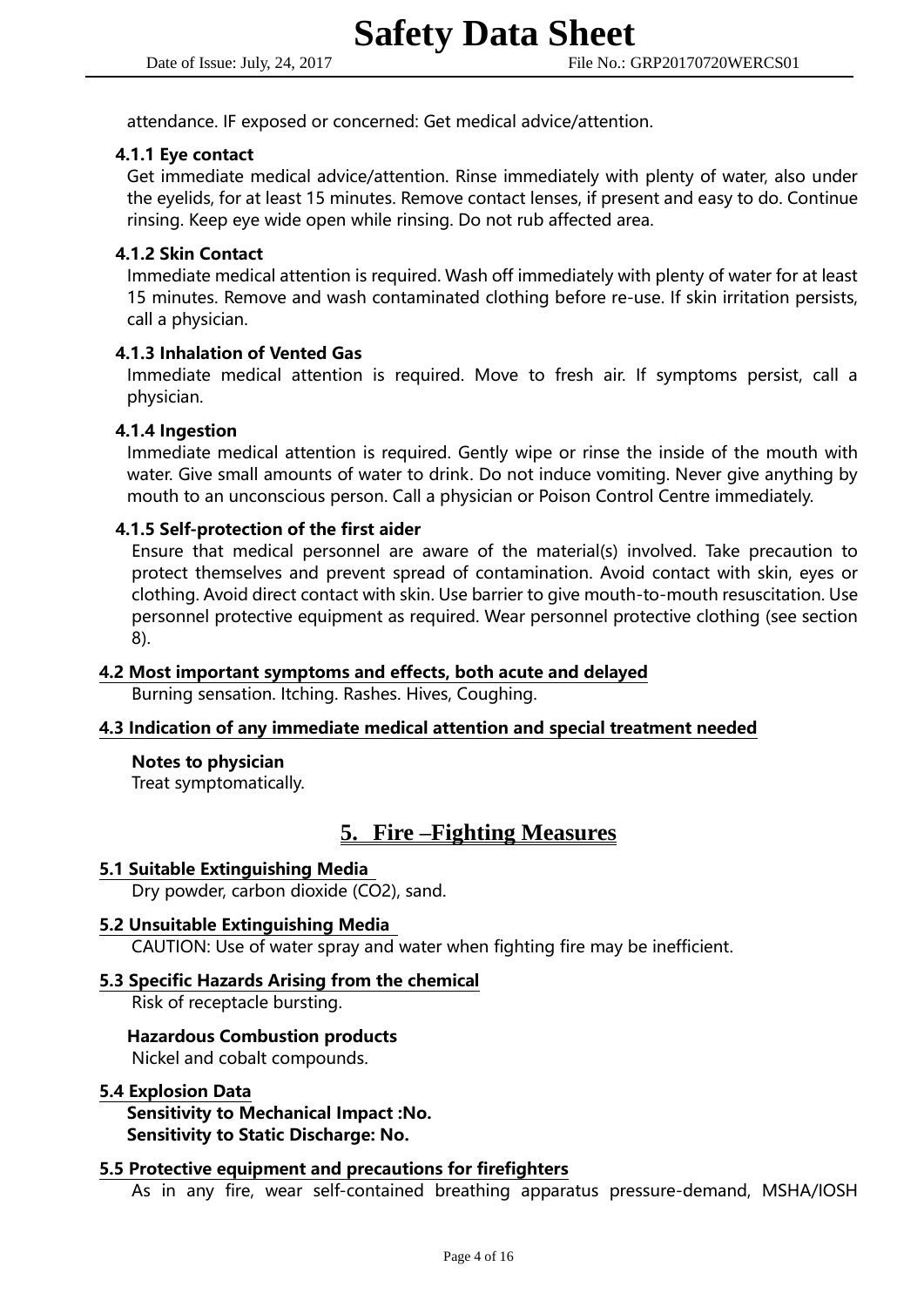(approved or equivalent) and full protective gear. Use personal protective equipment.

# **6. Accidental Release Measures**

## 6.1 Personal precautions, protective equipment and emergency procedures

Avoid contact with skin, eyes or clothing. Ensure adequate ventilation. Use personal protective equipment as required. Evacuate personnel to safe areas. Keep people away from and upwind of spill/leak.

### 6.2 Environmental Precautions

Refer to protective measures listed in Sections 7 and 8. Prevent further leakage or spillage if safe to do so. Should not be released into the environment. Do not allow to enter into soil/subsoil. Prevent product from entering drains.

### 6.3 Methods for containment

Prevent further leakage or spillage if safe to do so. Absorb with earth, sand or other non-combustible material and transfer to containers for later disposal.

# 6.4 Methods for cleaning up

Pick up and transfer to properly labeled containers. Dispose of in accordance with local regulations.

# **7. Handling and Storage**

#### 7.1 Precaution for safe handling

In case of rupture, use personal protection equipment. Avoid contact with skin, eyes or clothing. Ensure adequate ventilation. Do not breathe dust/fume/gas/mist/vapors/spray.

### 7.2 Conditions for safe storage, including any incompatibilities

#### Storage

Keep containers tightly closed in a dry, cool and well-ventilated place. Store locked up. Keep out of the reach of children.

## Incompatible products

Strong acids. Strong oxidizing agent. Strong bases.

# **8. Exposure Controls/Personal Protection**

#### 8.1 Exposure Guidelines

| <b>Chemical Name</b> | <b>ACGIH TLV</b>            | <b>OSHA PEL</b>                         | <b>NIOSH IDLH</b>                  |
|----------------------|-----------------------------|-----------------------------------------|------------------------------------|
| Nickel-hydroxide     | TWA:0.2mg/m <sup>3</sup> Ni | TWA: $1 \text{ mg/m}^3$ (vacated)       | IDLH: 10 mg/m <sup>3</sup> (as Ni) |
| 12054-48-7           | inhalable fraction          | (as Ni)                                 | TWA: $0.015$ mg/m <sup>3</sup>     |
|                      |                             | TWA: $1 \text{ mg/m}^3$ (as Ni)         | (except Nickel carbonyl            |
|                      |                             |                                         | Ni)                                |
| Nickel               | TWA:1.5 $mg/m3$             | TWA:1 $mq/m^3$ (vacated)                | IDLH:10mg/m <sup>3</sup>           |
| 7440-02-0            |                             | TWA: $1 \text{mg/m}^3$                  | TWA:0.015mg/m <sup>3</sup>         |
| Manganese            | TWA: 0.02                   | (vacated) TWA: $1 \text{ mg/m}^3$ fume  | IDLH:500 mg/m <sup>3</sup> $($ (as |
| 7439-96-5            | $mg/m3$ respirable fraction | (vacated) STEL: $3 \text{ mg/m}^3$ fume | Mn)                                |
|                      | <b>TWA: 0.1</b>             | (vacated) Ceiling: $5 \text{ mg/m}^3$   | 1mg/m <sup>3</sup><br>TWA:         |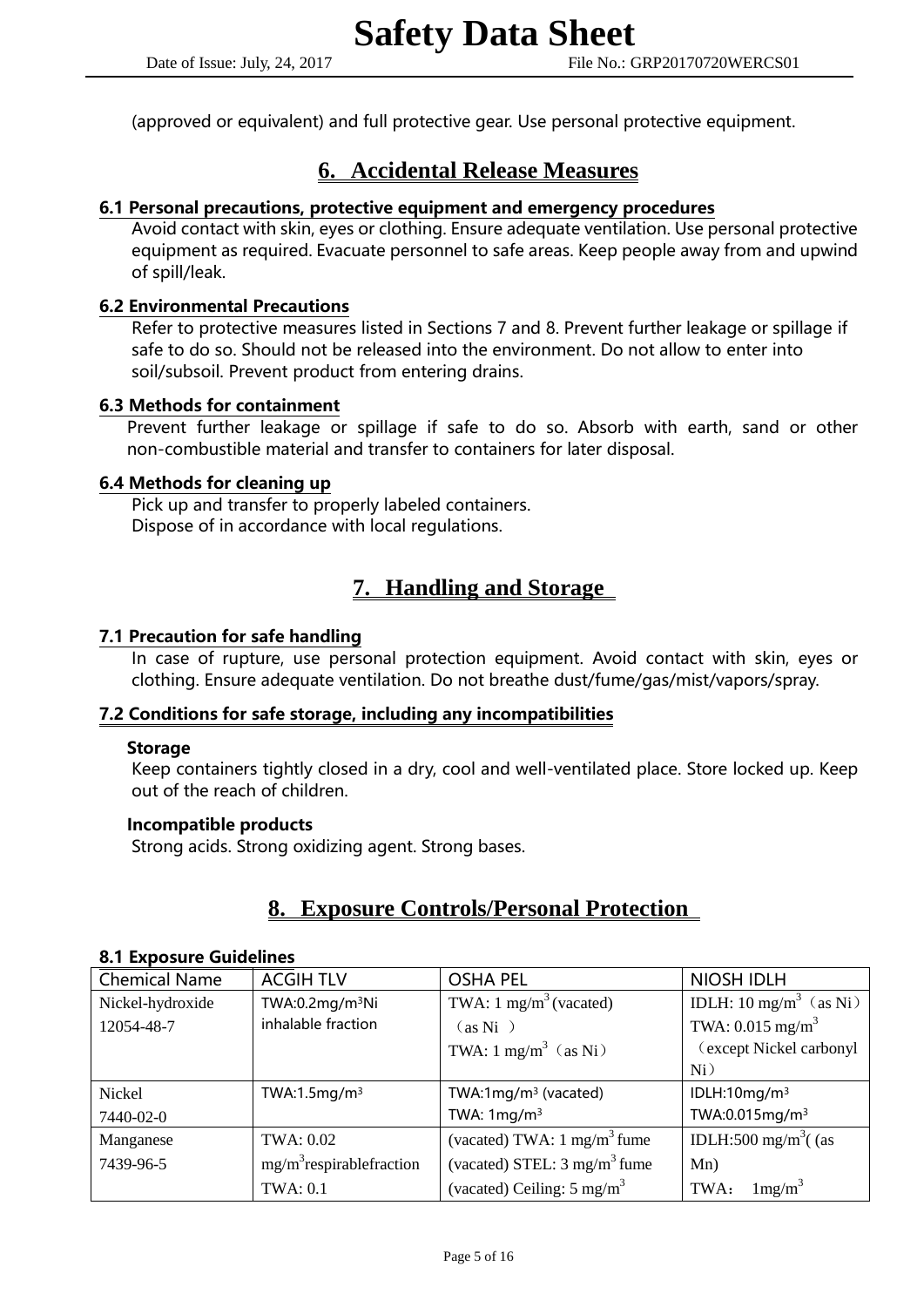|                     | mg/msinhalablefraction           | Ceiling: $5 \text{ mg/m}^3$ fume Ceiling: | $3 \text{ mg/m}^3$<br>ST:          |
|---------------------|----------------------------------|-------------------------------------------|------------------------------------|
|                     |                                  |                                           |                                    |
|                     | TWA: $0.02$ mg/m <sup>3</sup> Mn | $5mg/m3$ Mn                               |                                    |
|                     | TWA: $0.1 \text{ mg/m}^3$ Mn     |                                           |                                    |
| Potassium-hydroxide | TWA: $C 2 mg/m3$                 | (vacated) Ceiling: $2 \text{ mg/m}^3$     | TWA: $C 2mg/m^3$                   |
| 1310-58-3           |                                  |                                           |                                    |
| Copper 7440-50-8    | TWA: $0.2 \text{ mg/m}^3$ fume   | TWA: $0.1 \text{ mg/m}^3$ fume            | IDLH: 100 mg/m <sup>3</sup> dust,  |
|                     | TWA: 1mg/m <sup>3</sup> Cu dust  | TWA: 1 $mg/m3$ dust and mist              | fume and mist                      |
|                     | and mist                         | (vacated) TWA: 0.1 mg/m <sup>3</sup> Cu   | TWA: 1 $mg/m3$ dust and            |
|                     |                                  | dust, fume, mist                          | mist                               |
|                     |                                  |                                           | TWA: $0.1 \text{ mg/m}^3$ fume     |
| Aluminum            | TWA:1mg/m <sup>3</sup>           | TWA: 15mg/m <sup>3</sup> total dust       | TWA:10mg/m <sup>3</sup> Total dust |
| 7429-90-5           |                                  | TWA: $5mg/m^3$ respirable fraction        | TWA:5mg/m <sup>3</sup> Respirable  |
|                     |                                  | (vacated)                                 | dust                               |
| Sodium-hydroxide    | TWA: $C2$ mg/m <sup>3</sup>      | OSHA: $10 \text{ mg/m}^3$                 | IDLH: $10 \text{ mg/m}^3$          |
| 1310-73-2           |                                  | TWA:C2 mg/m <sup>3</sup>                  | TWA: $2 \text{ mg/m}^3$            |
| Cobalt hydroxide    | TWA 0.1 mg/m <sup>3</sup>        | $\overline{a}$                            |                                    |
| 21041-93-0          |                                  |                                           |                                    |

ACGIH TLV: American Conference of Governmental Industrial Hygienists-Threshold Limit Value OSHA PEL: Occupational Safety and Health Administration-Permissible Exposure Limits NIOSH IDLH Immediately Dangerous to Life or Health

# Other Exposure Guidelines:

Vacated limits revoked by the court of Appeals decision in AFL-CLO v. OSHA, 965F, 2d 962(11th Cir., 1992) See section 15 for national exposure control parameters.

### 8.2 Appropriate engineering controls

### Engineering Measures:

Showers、 Eyewash stations、Ventilation systems

### 8.3 Individual protection measures, such as personal protective equipment

Respiratory protection : No protective equipment is needed under normal use conditions. If exposure limits are exceeded or irritation is experienced, ventilation and evacuation may be required.

Eye /face protection: if splashes are likely to occur: Wear safety glasses with side shields(or goggles). None required for consumer use.

Skin protection: Wear protective gloves and protective clothing. Long sleeved clothing. Imperious gloves.

Hygiene Measure: Handle in accordance with good industrial hygiene and safety practice. Do not eat, drink or smoke when using this product. Take off contaminated clothing and wash before reuse. Avoid contact with skin, eyes or clothing. Wear suitable gloves and eye/face protection. Wash hands before breaks and immediately after handling the product. For environmental protection, remove and wash all contaminated protective equipment before re-use. No information available.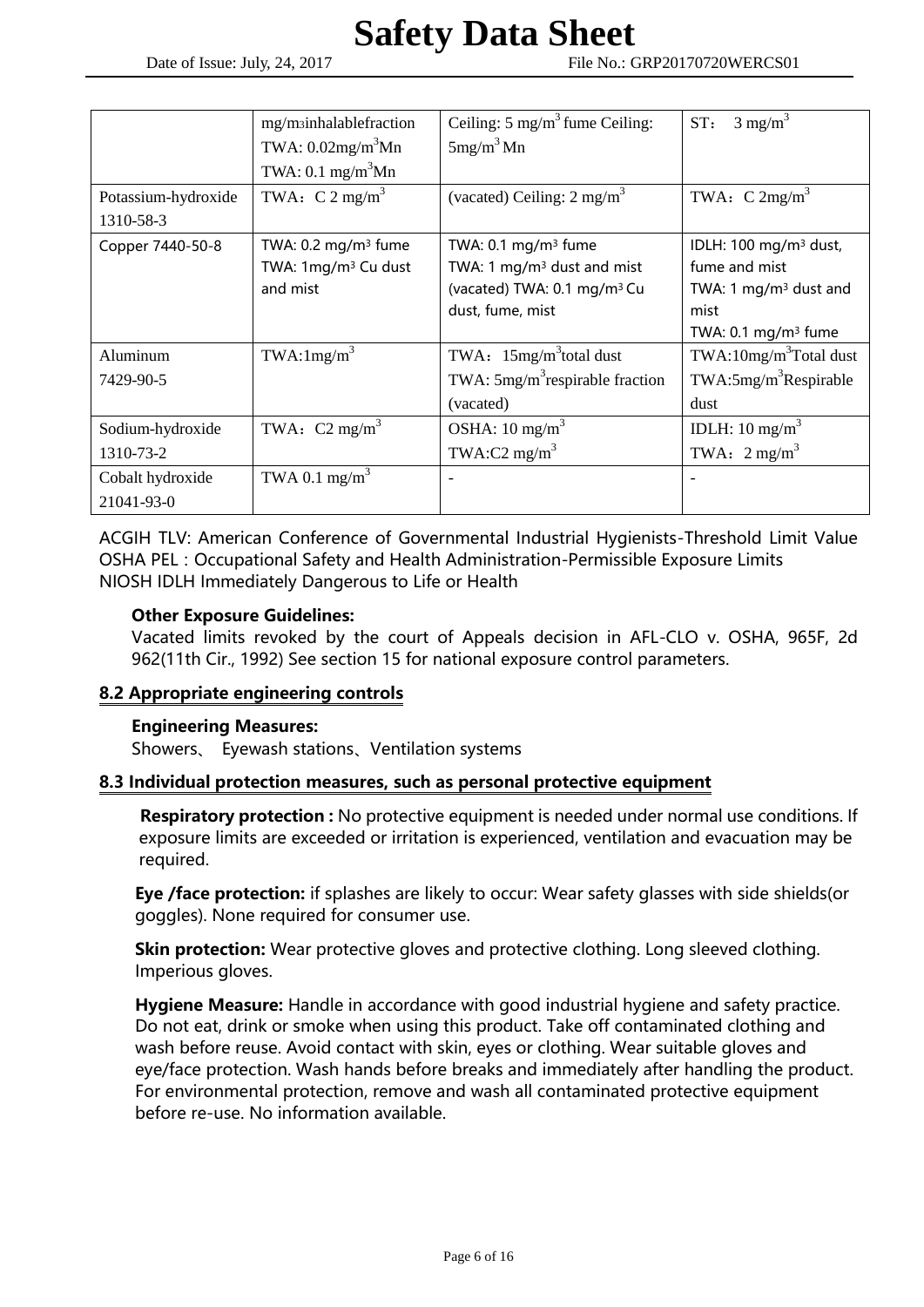# **9. Physical and Chemical Properties**

Physical State: Solid Color: Black Odor: Odorless Odor Threshold: No information available pH: No data available Melting/freezing point: No data available Boiling point/boiling range: No data available Flash Point: No data available Evaporation Rate: No data available Flammability (Solid, gas): No data available Flammability Limit in Air: Upper flammability limit: No data available Lower flammability limit: No data available Vapor pressure: No data available Vapor density: No data available Specific Gravity: No data available Solubility: Insoluble in water Partition coefficient: n-octanol/water: No data available Auto ignition temperature: No data available Decomposition temperature: No data available Kinematic viscosity: No data available Dynamic viscosity: No data available

# **10. Stability and Reactivity**

# Reactivity:

No data available

### Chemical stability:

Stable under recommended storage conditions.

# Possibility of Hazardous Reactions:

None under normal processing.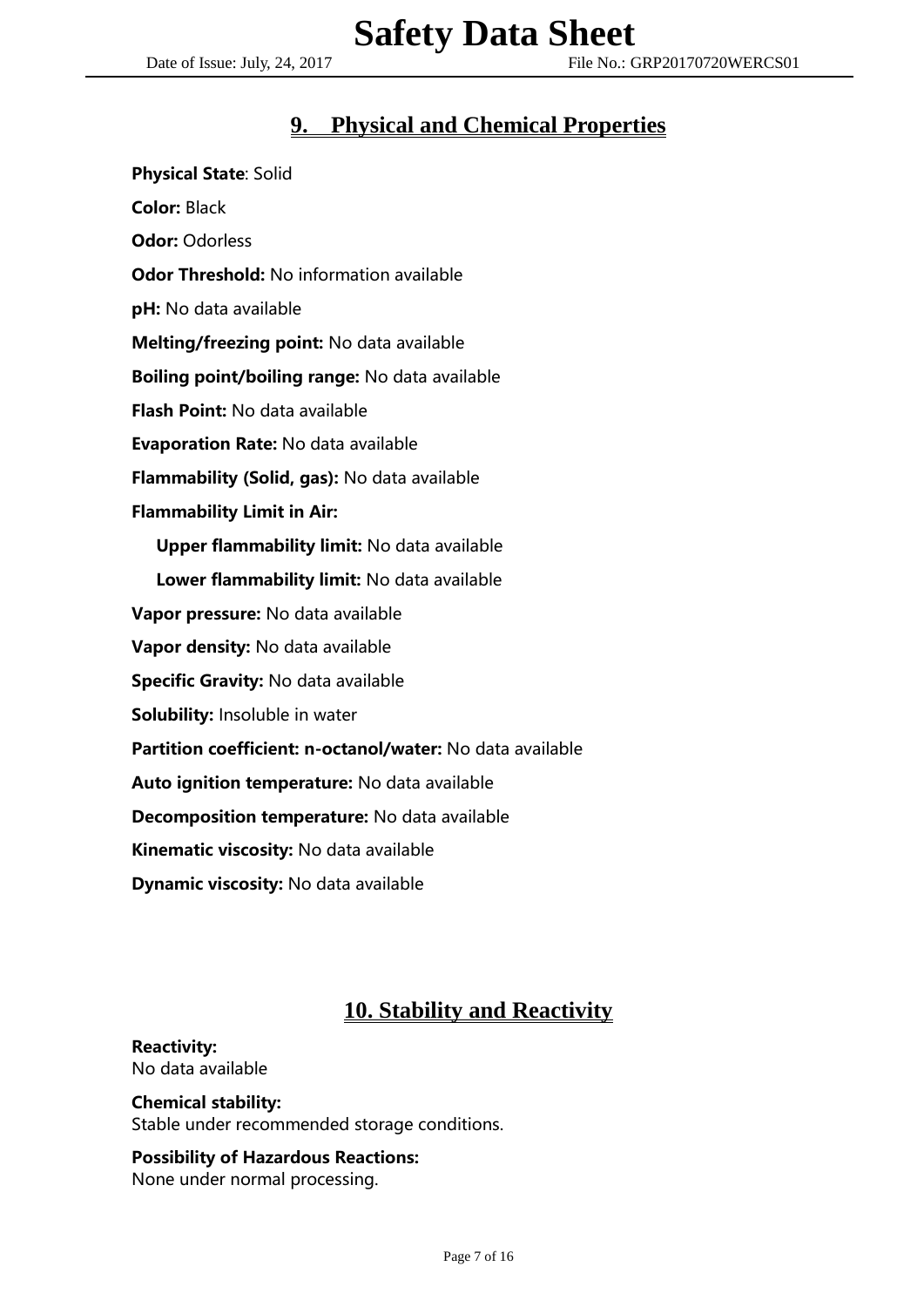#### Date of Issue: July, 24, 2017 File No.: GRP20170720WERCS01

#### Hazardous Polymerization:

Hazardous polymerization does not occur.

#### Conditions to avoid:

Do not subject battery to mechanical shock. Keep away from openflames, high temperature.

#### Incompatible materials:

Strong acids, Strong oxidizing agents. Strong bases. Do not exposure to moisture

#### Hazardous decomposition products:

Nickel and cobalt compounds.

# **11. Toxicological Information**

### 11.1 Information on likely routes of exposure

#### Product information:

Product does not present an acute toxicity hazard based on known or supplied information. In case of rupture:

#### Inhalation:

Specific test data for the substance or mixture is not available. Corrosive by inhalation(base on components). Inhalation of corrosion fumes/gases may cause coughing, choking, headache, dizziness and weakness for several hour. Pulmonary edema may occur with tightness in the chest, shortness of breath, bluish skin, decreased blood pressure and increased heart rate. Inhaled corrosion substances can lead to a toxic edema of the lungs. Pulmonary edema can be fatal. May cause irritation of respiratory tract.

#### Eye Contact:

Specific test data for the substance or mixture is not available. Cause burns. ( based on components). Corrosion to the eyes and may cause severe damage including blindness. Cause serious eye damage. May cause irreversible damage to eyes.

#### Skin Contact:

Specific test data for the substance or mixture is not available. Corrosion (based on components). Cause burns. Toxic in contact with skin. May be absorbed through the skin in harmful amounts.

#### Ingestion:

Specific test data for the substance or mixture is not available. Cause burns. ( based on components). Ingestion cause burns of the upper digestive and respiratory tracts. May cause severe burning pain in the mouth and stomach with vomiting and diarrhea of dark blood. Blood pressure may decrease. Brownish or yellowish stains may be seen around the mouth. Swelling of the throat may cause shortness of breath and choking. May cause lung damage if swallowed. May be fatal if swallowed and enters airways. Ingestion may cause irritation to mucous membranes. Ingestion may cause gastrointestinal irritation, nausea, vomiting and diarrhea. May be harmful if swallowed.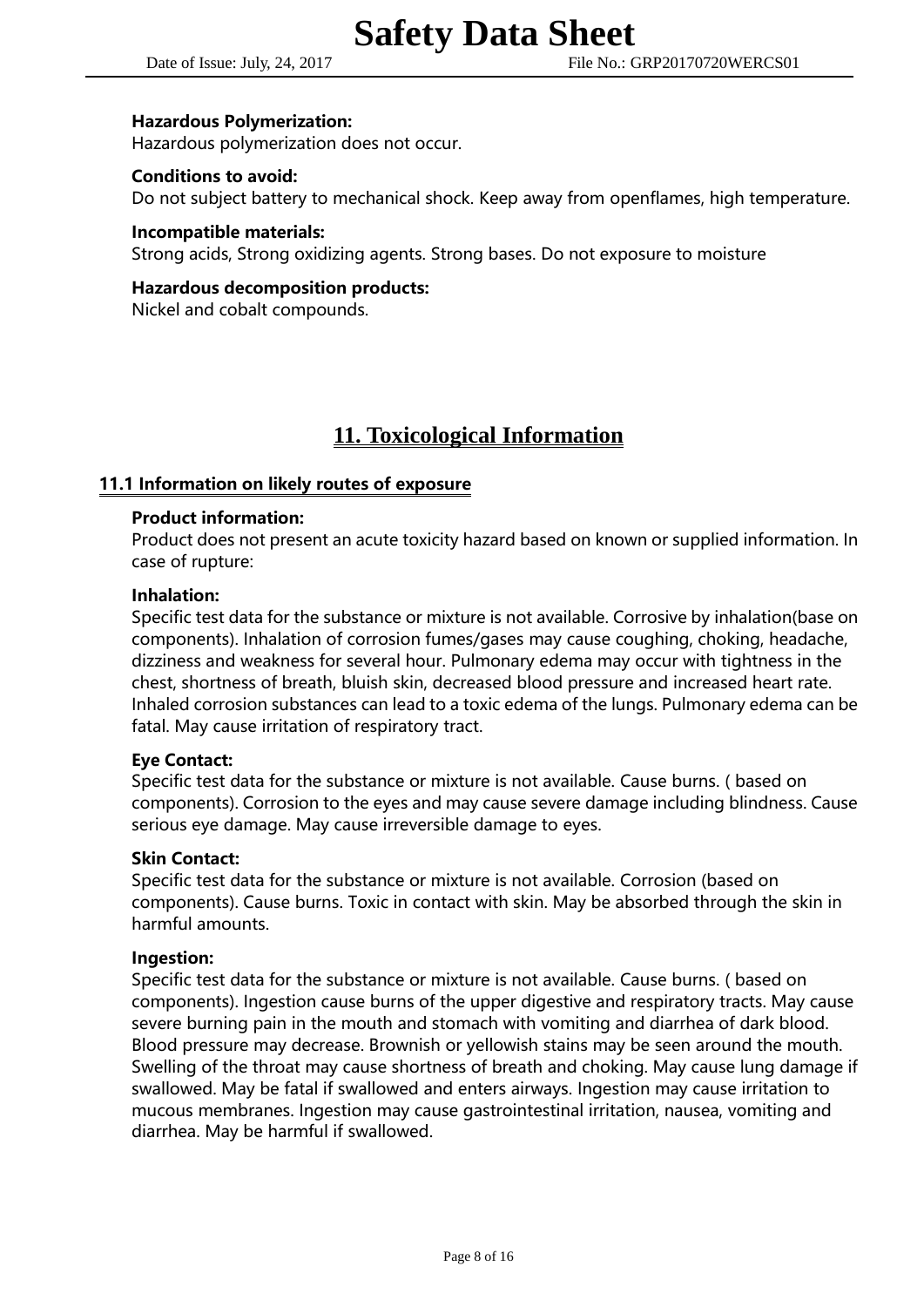#### Component Information

| <b>Chemical Name</b>   | Oral LD50                | Dermal LD50            | Inhalation LC50 |
|------------------------|--------------------------|------------------------|-----------------|
| <b>Nickel</b>          | > 9000 mg/kg (Rat)       |                        |                 |
| 7440-02-0              |                          |                        |                 |
| Nickel hydroxide       | $\overline{\phantom{a}}$ |                        | $= 1200$ mg/m3  |
| 12054-48-7             |                          |                        | $(Rat)$ 4 h     |
| Iron                   | $= 984$ mg/kg (Rat)      | ۰                      |                 |
| 7439-89-6              |                          |                        |                 |
| Sodium hydroxide       | $\overline{\phantom{a}}$ | $= 1350$ mg/kg(Rabbit) |                 |
| 1310-73-2              |                          |                        |                 |
| Potassium<br>hydroxide | $= 214$ mg/kg (Rat)      |                        |                 |
| 1310-58-3              |                          |                        |                 |

# 11.2 Information on toxicological effects

### Symptoms:

Erythema (skin redness). May cause redness and tearing of eyes. Itching. Rashes. Hives. Symptoms of allergic reaction may include rash, itching, swelling, trouble breathing, tingling of the hands and feet, dizziness, lightheadedness, chest pain, muscle pain, or flushing. Coughing and/or wheezing.

# 11.3 Delayed and immediate effects as well as chronic effects from short and long-term exposure

Sensitization: May cause sensitization of susceptible person, May cause sensitization by skin contact. May cause sensitization by inhalation.

Mutagenic Effects: No information available.

Carcinogenicity: the table below whether each agency has listed any ingredient as a carcinogen.

| <b>Chemical Name</b> | <b>ACGIH</b>   | <b>IARC</b> | <b>NTP</b>                    | <b>OSHA</b> |
|----------------------|----------------|-------------|-------------------------------|-------------|
| <b>Nickel</b>        |                | Group 2B    | <b>Reasonably Anticipated</b> | X           |
| 7440-02-0            |                |             |                               |             |
| Nickel hydroxide     | A <sub>1</sub> | Group 1     | Known                         | X           |
| 12054-48-7           |                |             |                               |             |
| Cobalt hydroxide     | A <sub>3</sub> | Group 2B    |                               | X           |
| 21041-93-0           |                |             |                               |             |

ACGIH (American Conference of Governmental Industrial Hygienists)

A1 - Known Human Carcinogen

A3- Animal Carcinogen

IARC (International Agency for research on Cancer)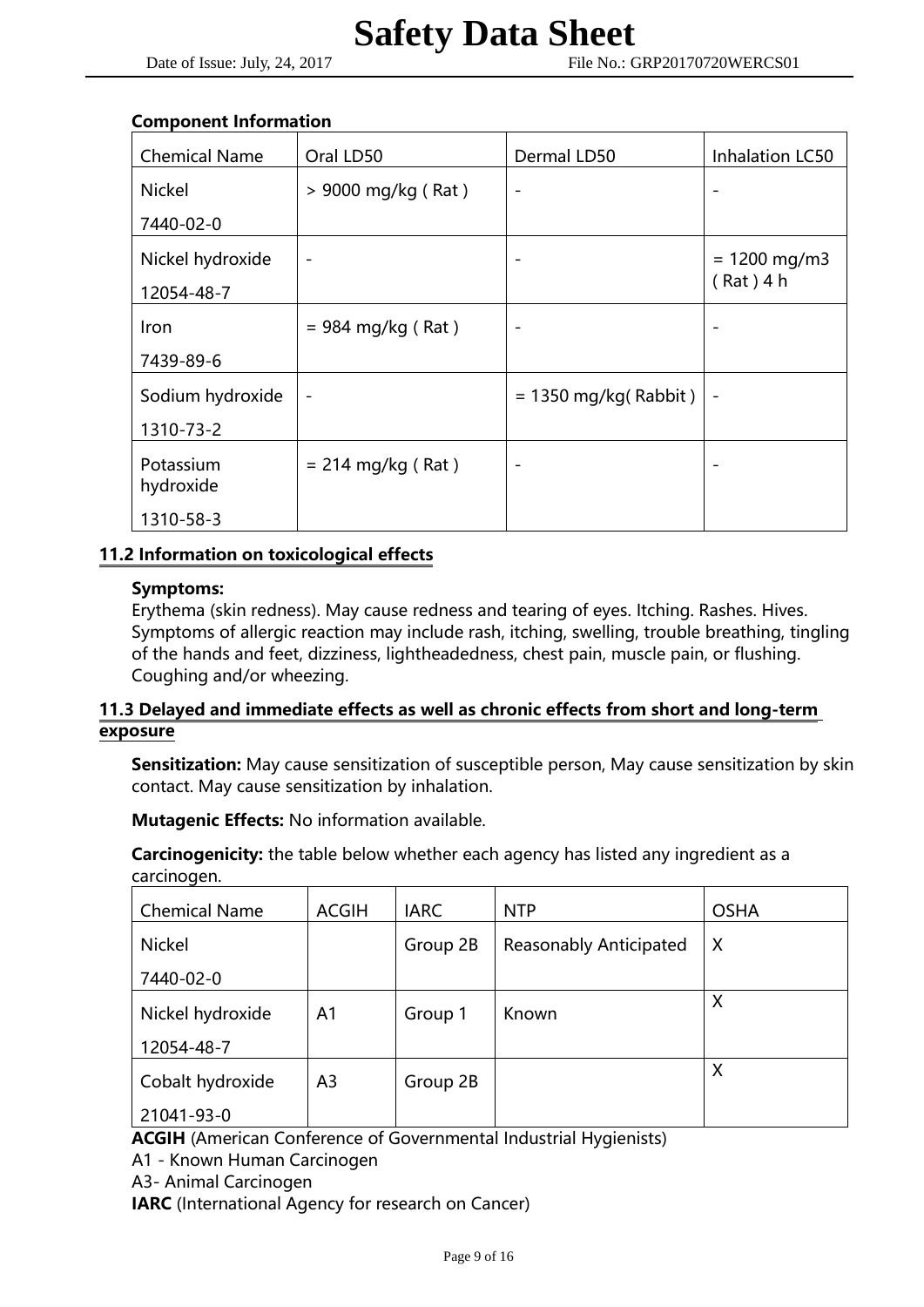1 - Carcinogenic to Humansnic

Group 2A - Probably Carcinogenic to Humans Group

Group 2B- Possibly Carcinogenic to humans

NTP (National Toxicology Program) Reasonably Anticipated- reasonably anticipated to be a human Carcinogenic.

 OSHA (Occupational safety and Health Administration of the US Department of Labor) X-Present

**Reproductive Toxicity:** Contains a known or suspected reproductive toxin.

STOT- single exposure: No information available.

- **STOT- repeated exposure:** Cause damage to organs through prolonged or repeated exposure. Based on classification criteria from the 2012 OSHA Hazard Communication Standard (29 CFR 1910.1200), this product has been determined to cause systemic target organ toxicity from chronic or repeated exposure. (STOT RE)
- Chronic Toxicity: Prolonged exposure may cause chronic effects. Repeated contact may cause allergic reactions in very susceptible persons. Contain a known or suspected carcinogen. Avoid repeated exposure. May cause adverse effects on the bone marrow and blood-forming system. May cause adverse liver effects.
- Target Organ Effects: Respiratory system. Eyes. Skin. Gastrointestinal tract(GI). Blood. Central Nervous System(CNS). Kidney. Liver. Lungs. Nasal cavities.

Aspiration Hazard: No information available.

#### 11.4 Numerical measures of toxicity product information

 The following values are calculated based on chapter 3.1 of the GHS document. ATE mix (oral): 1518 mg/kg ATE mix (dermal): 68931mg/kg (ATE) ATE mix (inhalation -gas): 21328 ppm (4 hr)

# **12. Ecological Information**

**Ecotoxicity:** Very toxic to aquatic life with long lasting effects.

| Chemical<br>name    | Toxicity to Aglae                                                                                                                                   | Toxicity to Fish                                                                                                                                          | Toxicity to<br>Microorganisms | Daphnia Magna<br>(Water Flea) |
|---------------------|-----------------------------------------------------------------------------------------------------------------------------------------------------|-----------------------------------------------------------------------------------------------------------------------------------------------------------|-------------------------------|-------------------------------|
| Nickel<br>7440-02-0 | $72h$ EC50: = 0.18<br>mg/L<br>(Pseudokirchneri<br>ella<br>subcapitata)<br>96h EC50:0.174 -<br>0.311<br>mg/L(Pseudokirc<br>hneriella<br>subcapitata) | 96h LC50: > 100 mg/L<br>(Brachydanio rerio)<br>96h LC50: = $1.3 \text{ mg/L}$<br>(Cyprinus carpio)<br>96h LC50: = $10.4 \text{mg/L}$<br>(Cyprinus carpio) |                               |                               |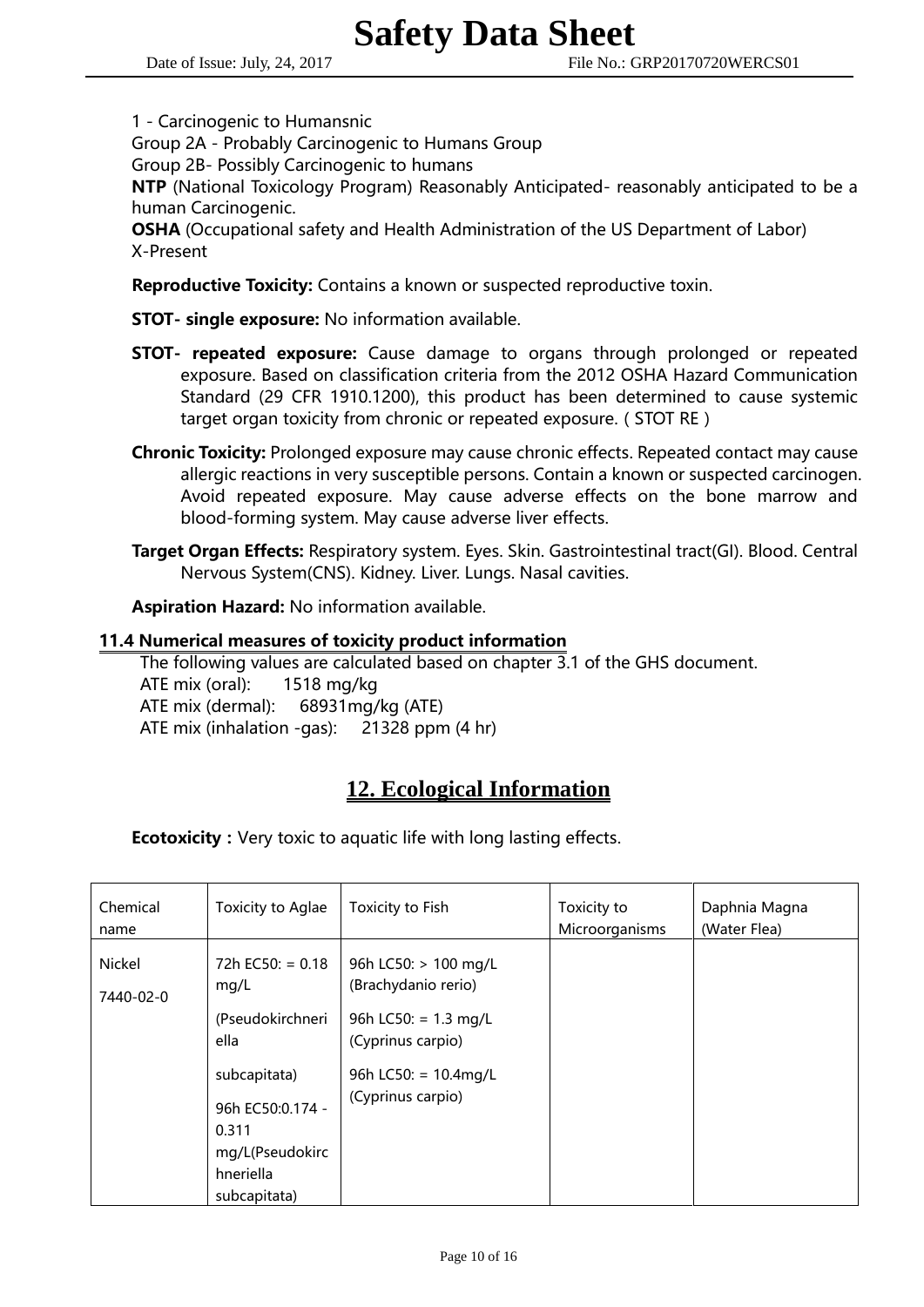| Iron                                |                                                                                                                                                      | 96h LC50: = 13.6 mg/L                                                                                                                                                                           |                    |
|-------------------------------------|------------------------------------------------------------------------------------------------------------------------------------------------------|-------------------------------------------------------------------------------------------------------------------------------------------------------------------------------------------------|--------------------|
| 7439-89-6                           |                                                                                                                                                      | (Morone saxatilis)                                                                                                                                                                              |                    |
| Sodium<br>hydroxide<br>1310-73-2    |                                                                                                                                                      | 96h LC50: = 45.4 mg/L<br>(Oncorhynchus mykiss)                                                                                                                                                  |                    |
| Potassium<br>hydroxide<br>1310-58-3 |                                                                                                                                                      | 96h LC50: = 80 mg/L<br>(Gambusia affinis)                                                                                                                                                       |                    |
| Cooper<br>7440-50-8                 | 96h<br>EC50:0.31-0.045<br>mg/l<br>(pseudokirchneri<br>ella subcapitata)<br>72h<br>EC50:0.426-0.053<br>5mg/l<br>(pseudokirchneri<br>ella subcapitata) | 96h LC50:0.068-0.0156mg/L<br>(pimephales promelas)<br>96h<br>LC50:=0.112mg/L(Poecilia<br>reticulate)<br>96h LC50=0.3mg/L(Cyprinus<br>marpio)<br>96h<br>LC50=0.8mg/L((Cyprinus<br>marpio)<br>96h | 48h EC50:=0.03mg/l |
|                                     |                                                                                                                                                      | LC50=1.25mg/L(Lepomis<br>macrochirus) 96h<br>LC50=0.052mg/L(Oncorhync<br>hus mykiss) 96h<br>LC50=0.2mg/L(Pimephales<br>promelas) 96h LC50: <<br>0.3mg/L(Pimephales<br>promelas)                 |                    |

Persistence and Degradability: No information available

### Bioaccumulation:

| Chemical Name                 | Log Pow |
|-------------------------------|---------|
| Potassium hydroxide 1310-58-3 | 0.83    |

Other adverse effects: No information available

# **13. Disposal Considerations**

# 13.1Waste treatment methods

### Disposal methods:

This material, as supplied, is not a hazardous waste according to Federal regulations (40 CFR 261). This material could become a hazardous waste if it is mixed with or otherwise comes in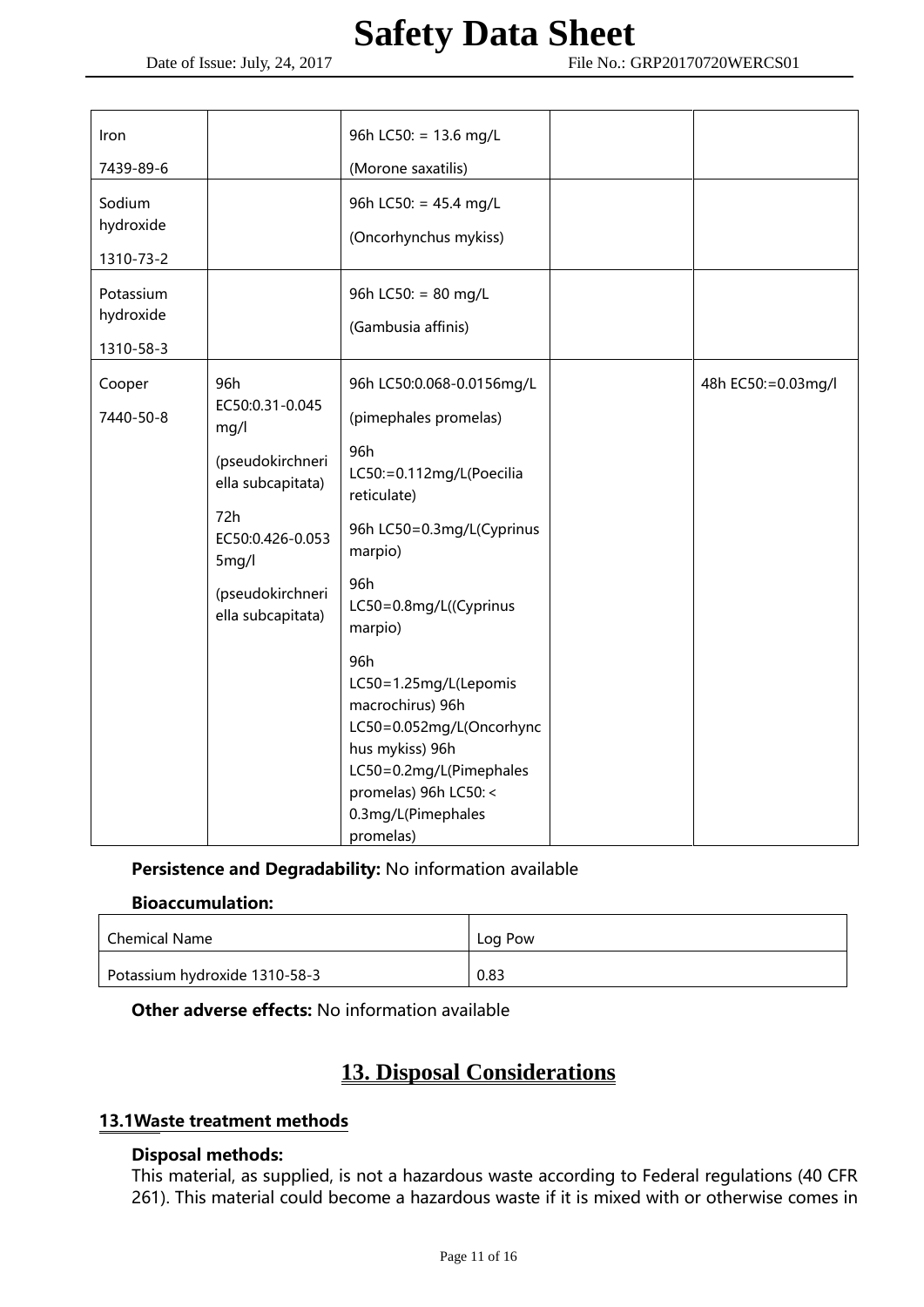contact with a hazardous waste, if chemical additions are made to this material, or if the material is processed or otherwise altered. Consult 40 CFR 261 to determine whether the altered material is a hazardous waste. Consult the appropriate state, regional, or local regulations for additional requirements. Should not be released into the environment.

## Contaminated Packaging:

Dispose of in accordance with federal, state and local regulations.

| <b>Chemical Name</b> | <b>RCRA</b>                                    | <b>RCRA-Basisfor</b><br>listing | D Series I<br>RCRA -<br>Wastes | RCRA<br>Series<br>- U<br>Wastes |
|----------------------|------------------------------------------------|---------------------------------|--------------------------------|---------------------------------|
| Nickel               | (hazardous                                     | Included<br>waste<br><i>in</i>  |                                |                                 |
| 7440-02-0            | constituent<br>$\equiv$<br>no<br>waste number) | streams: F006, F039             |                                |                                 |
| Nickel hydroxide     | (hazardous                                     |                                 |                                |                                 |
|                      | constituent<br>$\overline{\phantom{a}}$<br>no  |                                 |                                |                                 |
| 12054-48-7           | waste number)                                  |                                 |                                |                                 |

### California Hazardous Waste Codes 141

This product contains one or more substances that are listed with the State of California as a hazardous waste.

| <b>Chemical Name</b> | California Hazardous Waste |
|----------------------|----------------------------|
| Nickel               | Toxic powder               |
| 7440-02-0            | Ignitable powder           |
| Potassium hydroxide  | Toxic                      |
| 1310-58-3            | Corrosive                  |
| Cobalt hydroxide     | <b>Toxic</b>               |
| 21041-93-0           |                            |
| Manganese            | Ignitable powder           |
| 7439-96-5            |                            |
| Copper               | <b>Toxic</b>               |
| 7440-50-8            |                            |

# **14. Transportation Information**

According to IATA DGR 56th Edition for transportation, assemble articles strictly according to Hazardous Goods Transport Rules of Railway Station. The batteries should be securely packed and protected against short-circuits. Examine whether the package of the containers are integrate and tighten closed before transport. Take in a cargo of them without falling, dropping, and breakage. Prevent collapse of cargo piles and wet by rain. The transport vehicle and ship must be cleaned and sterilized otherwise it is not allowed to assemble articles. During transport, the vehicle should prevent exposure, rain and high temperature. For stopovers, the vehicle should be away from fire and heat sources. When transported by sea, the assemble place should keep away from bedroom and kitchen, and isolated from the engine room, power and fire source. Under the condition of road transportation, the driver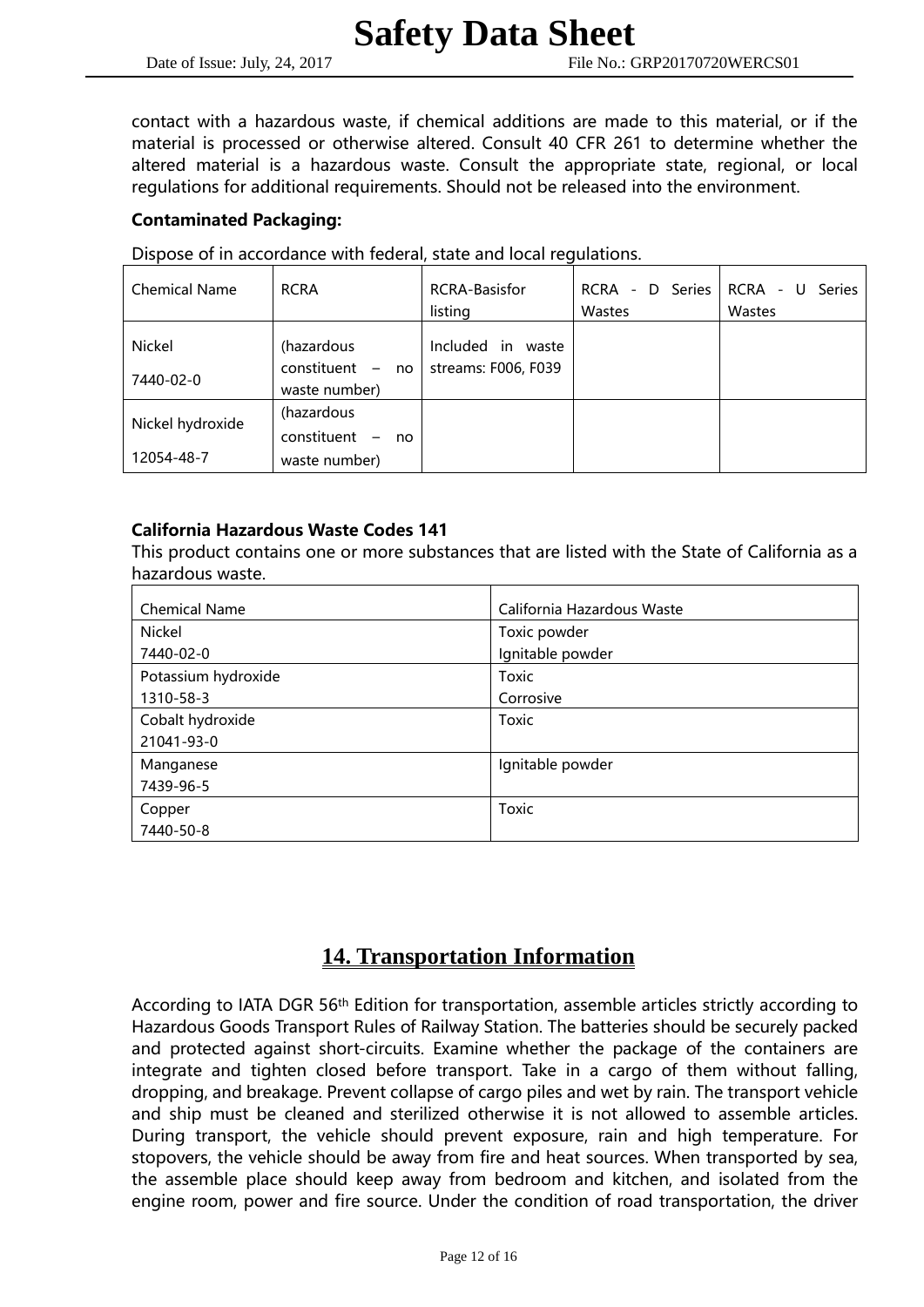should drive in accordance with regulated routed, don't stop over in the residential area and congested area. Forbid to use wooden, cement for bulk transport.

International Maritime Organization (IMO), IMDG Code :Regulated as "Batteries ,nickel-metal hydride,UN3496,Special provision 963 : Nickel-metal hydride cells or batteries shall be securely packed and protected from short circuit. They are not subject to other provision of this code provide that they are loaded in a cargo transport unit in a total quantity of 100kg gross mass of more, they are not subject to other provision if this code except those of 5.4.1, 5.4.3 and column (16)of the dangerous goods list in chapter 3.2".

DOT: NOT REGULATED

Proper Shipping Name: NON REGULATED

Hazard Class: N/A

TDG: Not regulated

- MEX: Not regulated
- ICAO: Not regulated
- IATA: Not regulated

#### Proper Shipping Name: Not regulated

Hazard Class: Not regulated

IMDG/IMO: Not regulated

Marine Pollutant: Product is a marine pollutant according to the criteria set by IMDG/IMO

Proper Shipping Name: NON REGULATED

Hazard Class: N/A

Ems No.: F-A, S-1

RID: Not regulated

ADR: Not regulated

AND: Not regulated

# **15. Regulatory information**

#### 15.1International Inventories

TSCA Complies

 DSL All components are listed either on the DSL or NDSL. TSCA – United State Toxic Substance Control Act Section 8(b) Inventory DSL/NDSL – Canadian Domestic Substance List/Non-Domestic Substance List

#### 15.2 US Federal Regulations

 SARA 313: Section 313 of Title III of the superfund Amendments and Reauthorization Act of 1986(SARA). This product contains a chemical or chemicals which are subject to the reporting requirements of the Act and Title 40 of the Code of Federal Regulations, Part 372

| <b>Chemical Name</b> | Weight (%) | SARA313-Threshold values(%) |
|----------------------|------------|-----------------------------|
| Nickel 7440-02-0     | 28.797     | <b>U.</b>                   |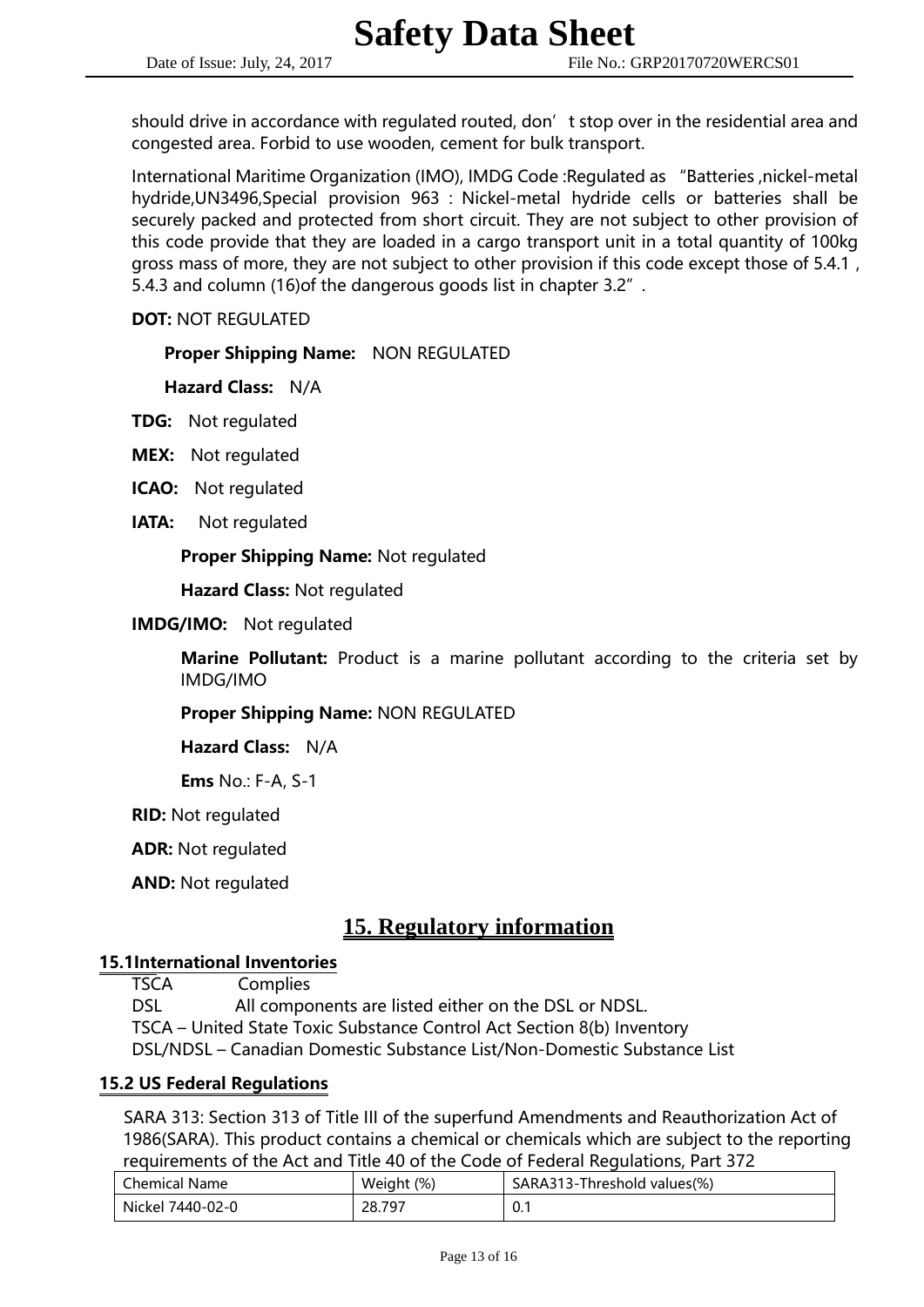| Nickel hydroxide 12054-48-7 | 29.820 | 0.1 |
|-----------------------------|--------|-----|
| Cobalt hydroxide 21041-93-0 | 1.924  | 0.1 |
| Manganese 7439-96-5         | 1.357  | 1.0 |
| Copper 7440-50-8            | 4.955  | 1.0 |

# 15.3 SARA 311/312Hazard Categories

| <b>Acute Health Hazard</b>        | Nο  |
|-----------------------------------|-----|
| <b>Chronic Health Hazard</b>      | No  |
| Fire Hazard                       | N٥  |
| Sudden release of pressure hazard | No. |
| <b>Reactive Hazard</b>            | N٥  |

# 15.4 CWA (Clean Water Act)

 This product contains the following substances which are regulated pollutants pursuant to the Clean Water Act (40 CFR 122.21 and 40 CFR 122.42)

| <b>Chemical Name</b> | CWA-Reportable | CWA - Toxic       | <b>CWA - Priority</b> | <b>CWA Hazardous</b> |
|----------------------|----------------|-------------------|-----------------------|----------------------|
|                      | Quantities     | <b>Pollutants</b> | Pollutants            | <b>Substances</b>    |
| Nickel               |                | X                 | X                     |                      |
| 7440-02-0            |                |                   |                       |                      |
| Nickel hydroxide     |                | X                 |                       | X                    |
| 12054-48-7           |                |                   |                       |                      |
| Sodium hydroxide     | 1000 lb        |                   |                       | X                    |
| 1310-73-2            |                |                   |                       |                      |
| Potassium            | 1000 lb        |                   |                       | X                    |
| hydroxide            |                |                   |                       |                      |
| 1310-58-3            |                |                   |                       |                      |
| Copper 7440-50-8     |                | X                 | X                     |                      |

# 15.5 CERCLA

 This material, as supplied, contains one or more substances regulated as hazardous substances under the Comprehensive Environmental Response Compensation and Liability Act (CERCLA) (40 CFR 302)

| <b>Chemical Name</b> | Hazardous Substances | <b>Extremely Hazardous</b> | <b>RQ</b>           |
|----------------------|----------------------|----------------------------|---------------------|
|                      | <b>RQs</b>           | Substances RQs             |                     |
| Nickel               | 100 lb               |                            | RQ 100 lb final RQ  |
| 7440-02-0            |                      |                            | RQ 45.4 kg final RQ |
| Nickel hydroxide     | 10 <sub>1b</sub>     |                            | RQ 10 lb final RQ   |
| 12054-48-7           |                      |                            | RQ 4.54 kg final RQ |
| Sodium hydroxide     | 1000 lb              |                            | RQ 100 0lb final RQ |
| 1310-73-2            |                      |                            | RQ 454 kg final RQ  |
| Potassium hydroxide  | $1000$ lb            |                            | RQ 1000 lb final RQ |
| 1310-58-3            |                      |                            | RQ 454 kg final RQ  |
| Copper               | 5000 lb              |                            | RQ 5000 lb final RQ |
| 7440-50-8            |                      |                            | RQ 2270 kg final RQ |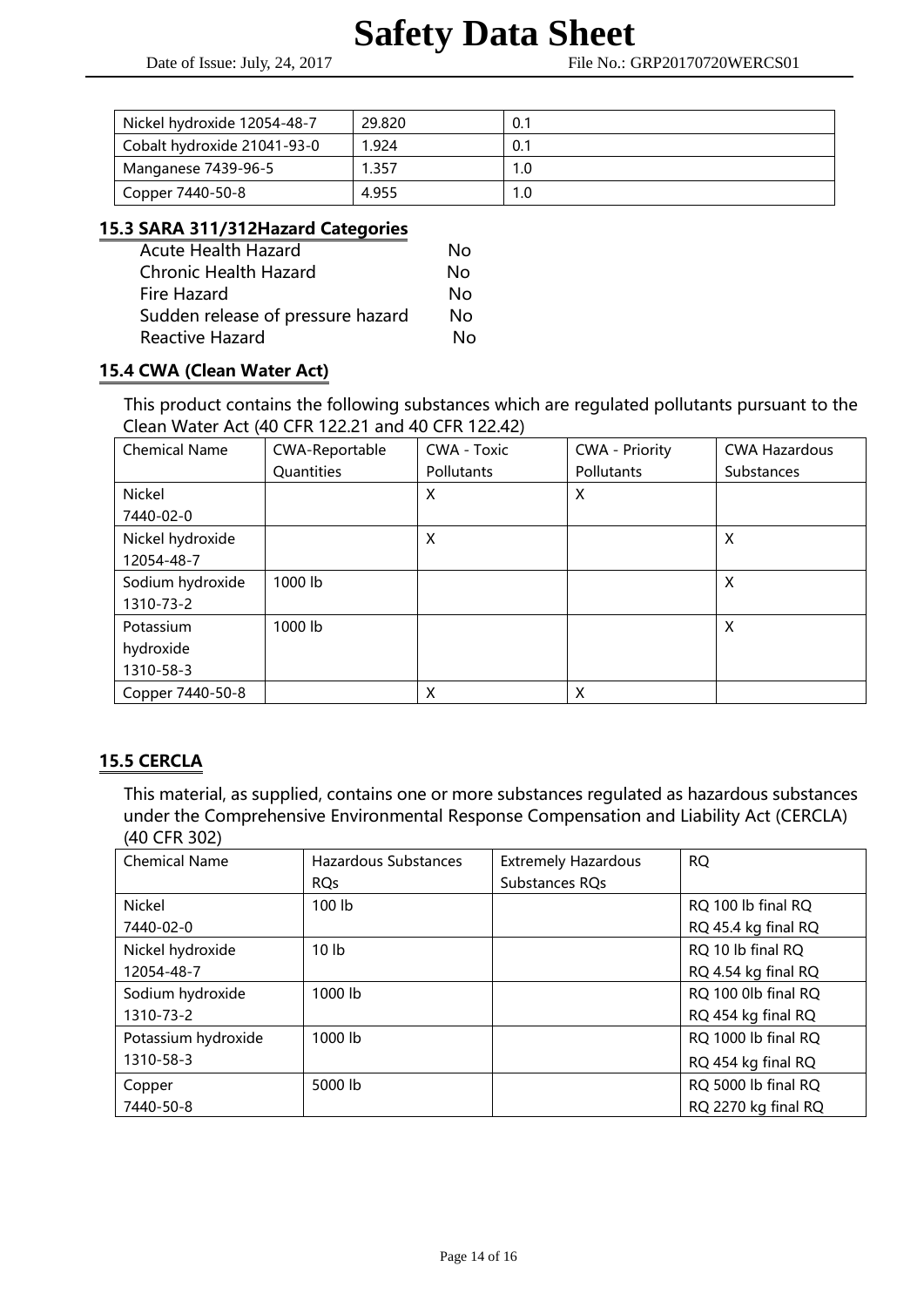# 15.6 US State Regulations

### California Proposition 65

This product contains the following Proposition 65 chemicals.

| <b>Chemical Name</b>        | <b>California Proposition 65</b> |
|-----------------------------|----------------------------------|
| Nickel 7440-02-0            | Carcinogen                       |
| Nickel hydroxide 12054-48-7 | Carcinogen                       |
| Cobalt 7440-48-4            | Carcinogen                       |
| Sodium hydroxide 1310-73-2  | Carcinogen                       |

#### U.S State Right-to-Know Regulations

| <b>Chemical Name</b> | <b>New</b> | Massachusetts | Pennsylvania | Rhode  | <b>Illinois</b> |
|----------------------|------------|---------------|--------------|--------|-----------------|
|                      | Jersey     |               |              | Island |                 |
| Nickel hydroxide     | X          | X             | X            | X      | X               |
| 12054-48-7           |            |               |              |        |                 |
| Cobalt hydroxide     |            |               | X            | X      | X               |
| 21041-93-0           |            |               |              |        |                 |
| Nickel 7440-02-0     | X          | X             | X            | X      | X               |
| Cerium 7440-45-1     | X          |               |              |        |                 |
| Aluminum 7429-90-5   | Χ          | X             | X            | X      |                 |
| Manganese 7439-96-5  | X          | X             | X            | X      | X               |
| Potassium hydroxide  | X          | X             | X            | X      |                 |
| 1310-58-3            |            |               |              |        |                 |
| Sodium hydroxide     | X          | X             | X            | X      |                 |
| 1310-73-2            |            |               |              |        |                 |
| Lithium hydroxide    | X          |               |              |        |                 |
| monohydrate1310-66-3 |            |               |              |        |                 |
| Copper7440-50-8      | X          | X             | X            | X      | X               |

#### 15.7International Regulations

 Canada WHMIS Hazard Class Non-controlled

#### Mexico

#### National occupational exposure limits

| <b>Chemical Name</b>        | Carcinogen Status | <b>Exposure Limits</b>             |
|-----------------------------|-------------------|------------------------------------|
| Nickel 7440-02-0            |                   | Mexico: TWA 1 mg/m <sup>3</sup>    |
| Nickel hydroxide 12054-48-7 |                   | Mexico: TWA= $0.1 \text{ mg/m}^3$  |
|                             |                   | Mexico: STEL= $0.3 \text{ mg/m}^3$ |
| Sodium hydroxide 1310-73-2  |                   | Mexico: Ceiling $2 \text{ mg/m}^3$ |
| Manganese 7439-96-5         |                   | Mexico: TWA 0.2 mg/m <sup>3</sup>  |
|                             |                   | Mexico: TWA 1 mg/m <sup>3</sup>    |
|                             |                   | Mexico: STEL 3 mg/m <sup>3</sup>   |

Mexico – Occupational Exposure Limits – Carcinogens A3-Confirmed Animal Carcinogen